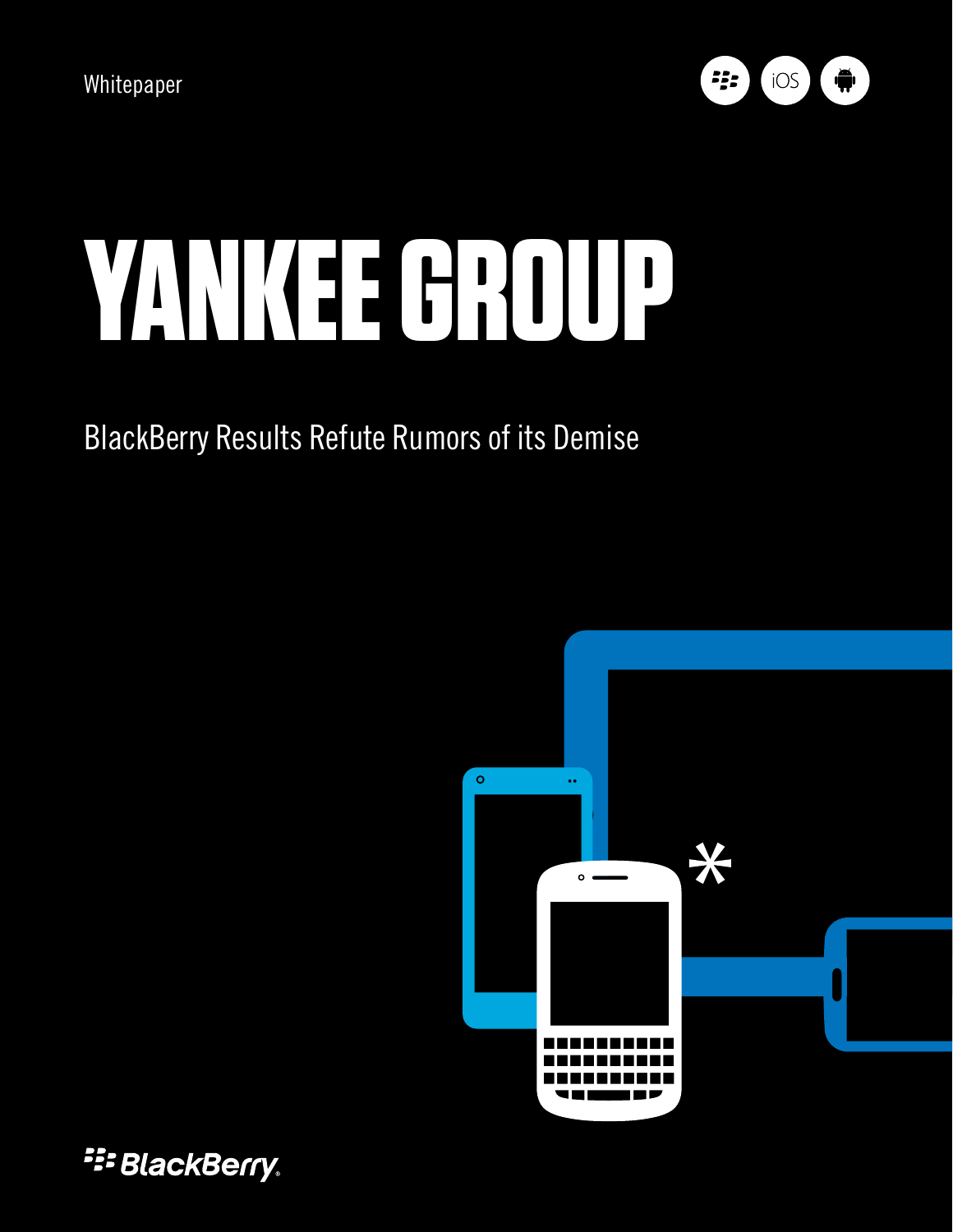## Yankee Group: BlackBerry Results Refute Rumors of its Demise

You've heard the rumors: the future of BlackBerry® is uncertain. But is that really the full story? Many facts around the current position of BlackBerry in the market have been skewed to make for better headlines. What's really happening behind the scenes may surprise you.

According to Yankee Group's 2013 US Mobile and Connected Devices Survey (Sept, 2013), IT Decision Makers prefer BlackBerry over Windows Phone almost 3 to 1. The study's author (Carl Howe, VP, Research & Data Sciences) states, "The grave has been dug, the flowers have been sent and the casket is ready. There's only one problem: BlackBerry isn't dying, despite the doomsayers who insist it is."

Yankee Group shows that BlackBerry® 10 device sales have been better than expected and points out the strong status of BlackBerry's cash on hand, the advantages of BlackBerry's Cost Optimization and Resource Efficiency (CORE) program, recent customer wins and unique security advantages.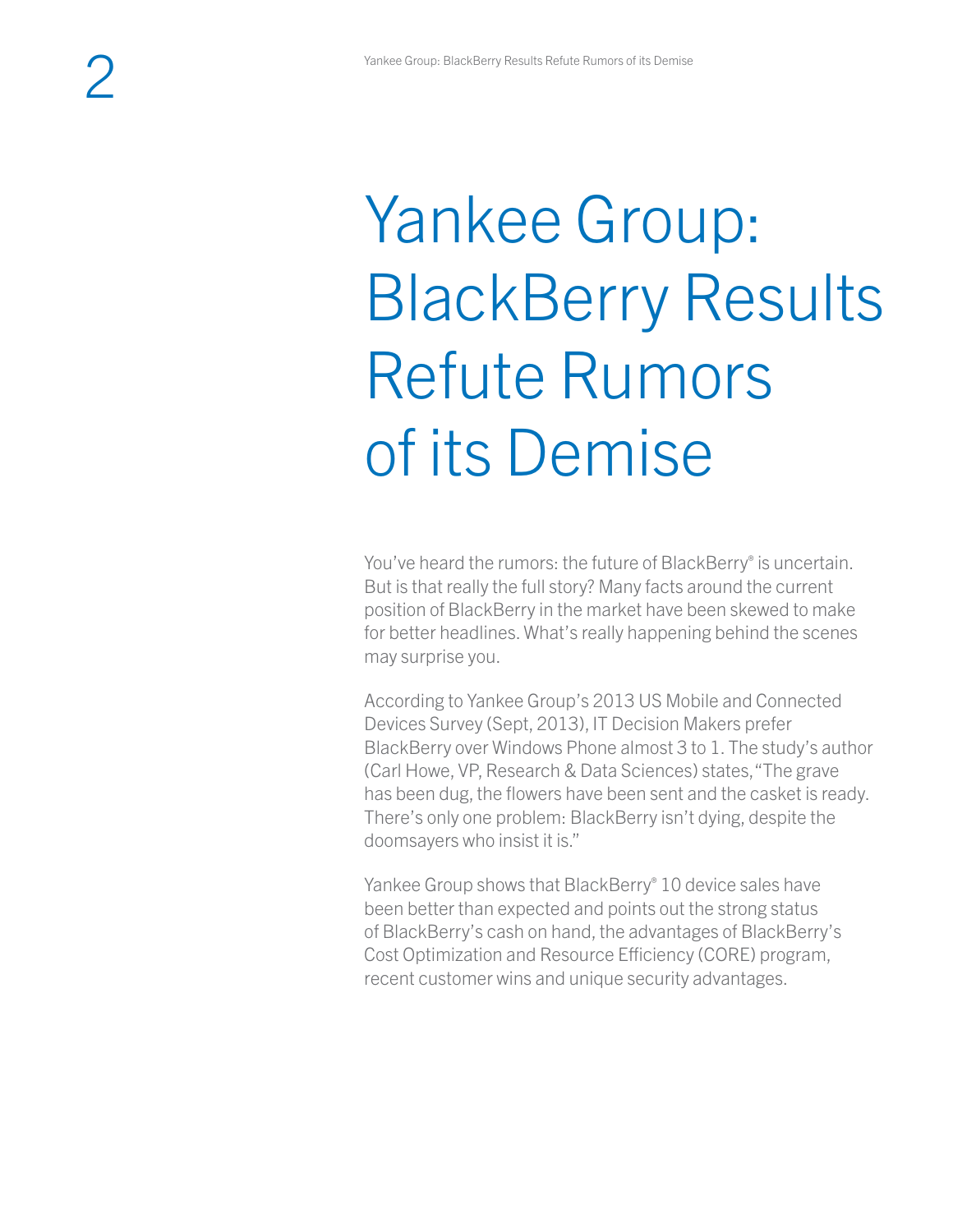

#### 11 Percent of IT Decision-Makers Prefer BlackBerry Which of these is your preferred platform? (n=375)

The grave has been dug, the flowers have been sent and the casket is ready. There's only one problem: BlackBerry isn't dying, despite the doomsayers who insist it is.

Yes, BlackBerry announced bad earnings for the second quarter of its 2014 fiscal year, with revenue of only U.S. \$1.6 billion, sales of 3.7 million smartphones and a loss of nearly U.S. \$1 billion. This isn't exactly a surprise; its new flagship BB10 phones

have only been on the market for six months, and BlackBerry had told markets it expected to operate at break-even at best for all of 2014. Sales of BlackBerry's initial BB10 product, the Z10, have been disappointing in developed markets – hence the operating loss – and the firm announced it is set to go private in a U.S. \$4.7 billion deal with its largest shareholder Fairfax Financial, pending completion of due diligence by Nov. 4, 2013.